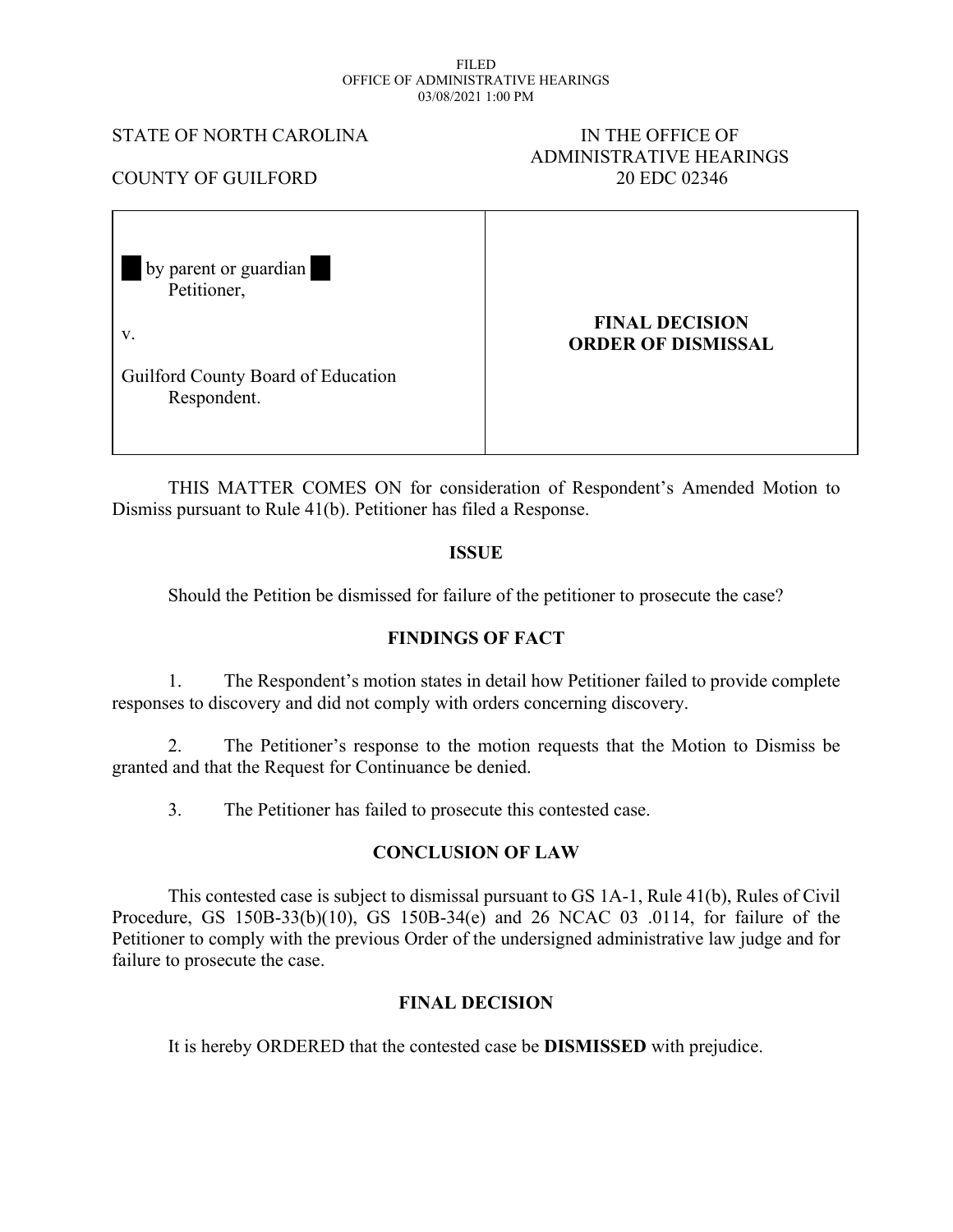#### **NOTICE OF APPEAL RIGHTS**

In accordance with the Individuals with Disabilities Education Act and North Carolina's Education of Children with Disabilities laws, the parties have appeal rights regarding this dismissal.

Under North Carolina's Education of Children with Disabilities laws (N.C.G.S. §§ 115C-106.1 *et seq.*) and particularly N.C.G.S. § 115C-109.9, "any party aggrieved by the findings and decision of a hearing officer under G.S. 115C-109.6 or G.S. 115C-109.8 may **appeal the findings and decision within 30 days after receipt of notice of the decision by filing a written notice of appeal with the person designated by the State Board** under G.S. 115C-107.2(b)(9) to receive notices. The State Board, through the Exceptional Children Division, shall appoint a Review Officer from a pool of review officers approved by the State Board of Education. The Review Officer shall conduct an impartial review of the findings and decision appealed under this section."

Inquiries regarding the State Board's designee, further notices and/or additional time lines should be directed to the Exceptional Children Division of the North Carolina Department of Public Instruction, Raleigh, North Carolina prior to the required close of the appeal filing period.

### **IT IS SO ORDERED.**

This the 8th day of March, 2021.

lina Nathabe

Selina Malherbe Administrative Law Judge